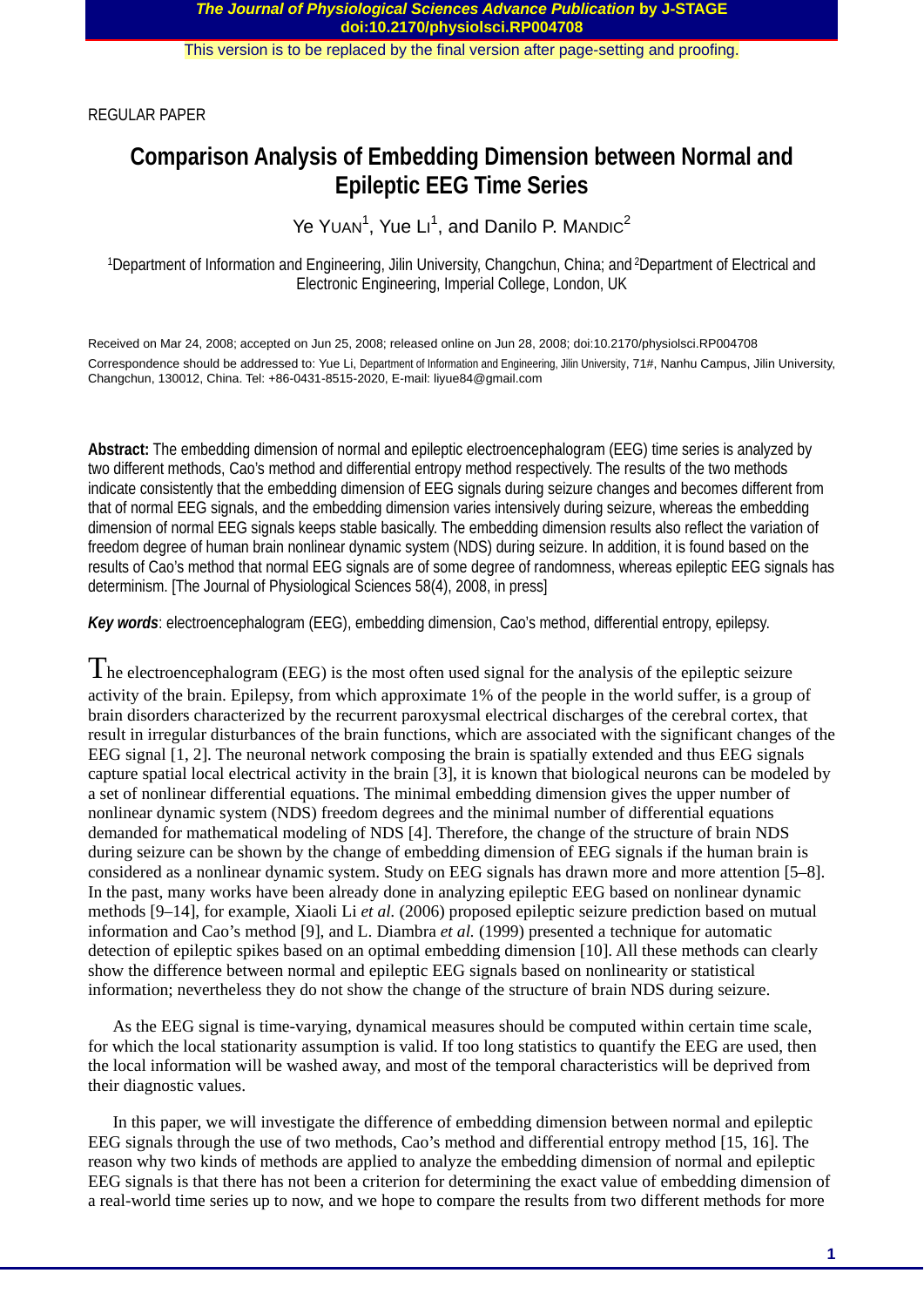accuracy to avoid the influence of the method itself on the results.

#### **EEG TIME SERIES**

The raw EEG time series used in this paper were recorded by a Nihon Kohden EEG recorder (model 7310; Nihon Kohden Inc., Tokyo, Japan). The electrodes were placed on scalp to record 16 channels of EEG data according to the international standard 10–20 system. Data were digitized with a 12-bit analog-to-digital converter at a sampling rate of 200 Hz and stored on a computer hard disk. We recorded 80-second-long EEG data, thus 16,000 sample points for each channel. Two groups of EEG time series were obtained, both of which were collected from the same 39-year-old male patient. Volunteer was relaxed in an awake state with eyes closed. One group was recorded when the patient was normal, and the other group was recorded when the patient was during induced epileptic seizure. Some of the EEG signals used in this paper are shown in Fig. 1, (a) and (b). From Fig. 1 (b) it can be observed that epileptic EEG time series show epileptic characteristic such as spike discharge and slow waves.

#### **METHODS**

**Cao's method.** To determine the embedding dimension of the time series  $x_1, x_2, \dots, x_N$  by Cao's method, firstly compute

 $E_1(d) = E(d+1)/E(d)$  (1)

and

$$
E_2(d) = E^*(d+1)/E^*(d)
$$
 (2)

secondly, plot  $E_1(d)$  and  $E_2(d)$  versus dimension *d*, and find the dimension  $d_0$  where  $E_1(d)$  stops changing from the plot, then  $d_0$  is the minimum embedding dimension we look for; here,  $E_2(d)$  is used to determine whether a time series is random or not. The steps and explanation in detail of Cao's method are shown in Appendix 1. The delay time  $\tau$  which is needed for the computation of embedding dimension by Cao's method is determined by mutual information method [17].

**Differential entropy method.** A method based on differential entropy for determining the optimal embedding parameters is introduced in Ref. [16], which employs a single criterion-the "entropy ratio" between the phase space representation of a signal and ensemble of its surrogates. The advantage of the differential entropy method is that it determines the embedding dimension *m* and delay time τ together, whereas other methods, for example, another method used in this paper—Cao's method—need to determine the embedding dimension after the delay time is determined, if the delay time were too small to cover the minimal time span needed to capture the dynamics of a signal, the tap input length-embedding dimension would become rather large, resulting in an increased complexity of training; in turn, if delay time is greater than optimal, the nature of the resulting model becomes too discrete, resulting in a failure of the filter to capture the underlying signal dynamics, hence the need for an optimization method to jointly determining the embedding dimension and delay time [16].

The entropy ratio (ER) introduced in Ref. [16] is:

$$
R_{ent}(m,\tau) = I(m,\tau)(1 + \frac{m \ln N}{N})
$$
 (3)

Plot  $R_{\text{em}}(m,\tau)$  versus *m* and  $\tau$ , then the minimum of the plot of the entropy ratio yields the optimal set of embedding parameters, namely optimal embedding dimension *m* and delay time  $\tau$ . The steps and explanation in detail of differential entropy method are shown in Appendix 2.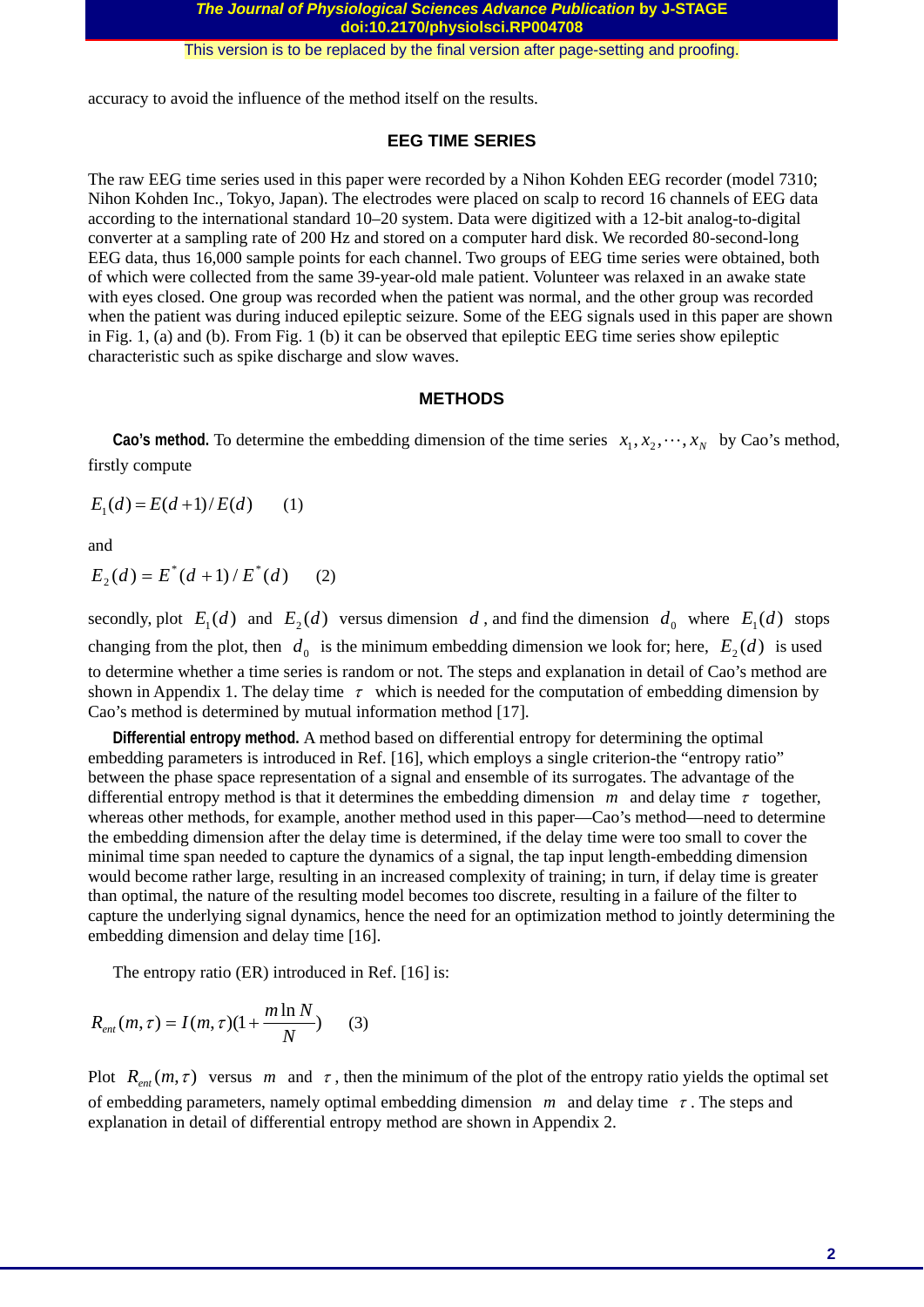## **SIMULATIONS AND RESULTS**

**How the simulations are organized.** If the dynamic system is invariant, then the determination of embedding dimension can be made on any segment of the measured signal. This is not true in a time-varying environment. As the EEG time series are time-varying, they have to be divided into several small segments for computing embedding dimension as time evolves. The data we used here are 16-channel normal and epileptic EEG signals, the length of the signal is 80s for each channel, the sampling frequency is 200Hz, and therefore there are 16,000 points for each channel signal. Each channel signal is divided into 16 segments, namely  $S_1, S_2, \ldots, S_{16}$ , each segment  $S_i$  ( $i = 1, 2, \ldots, 16$ ) is of 1,000 points. Thus we can obtain 16 embedding dimension values for each channel signal. As for the 16 channels of normal or epileptic EEG time series, we can get a  $16 \times 16$  matrix built by the embedding dimension values respectively.

**Results of Cao's method.** For this paper, as one plot will be produced corresponding to every EEG segment by Cao's method to determine the embedding dimension, we cannot list all the plots here, we take the channel corresponding to scalp electrode F3 from 16-channel normal and epileptic EEG data respectively for example, and the embedding dimension plots produced by Cao's method are shown in Fig. 2, in which the plots in the left side corresponds to normal EEG segments and the plots in the right side correspond to epileptic EEG segments. It can be observed from the first plot in the left side in Fig. 2 that  $E_1$  curve is in a rising process before  $d = 10$  and stops changing after  $d = 10$  (i.e., after  $d = 10$ ,  $E_1$  curve becomes into a straight line), thus the corresponding embedding dimension of this segment is 10, and in a similar way the embedding dimension of the EEG segment corresponding to the first plot in the right side in Fig. 2 is 16.

Cao's method is applied to compute the embedding dimension of  $S_i$  ( $i = 1, 2, \ldots, 16$ ). The results of embedding dimensions for normal and epileptic EEG time series obtained by Cao's method are shown in Table 1, in which for each cell the upper number corresponds to the embedding dimension value of the epileptic EEG segment and the lower number corresponds to the embedding dimension value of the normal EEG segment. Let  $E_{ij}$  (*i*, *j* = 1,2,...,16) stand for the value of the point of the matrix built by the embedding dimension values, whose coordinates are (*i, j*). The average values are computed for each row and line of the matrix. Let  $AV_i$  stand for the average value of the *i*th row of the matrix, namely

$$
AV_i = \frac{\sum_{j=1}^{16} E_{ij}}{16}
$$
; let  $AV_j$  stand for the average value of the *j*th line of the matrix, namely  $AV_j = \frac{\sum_{j=1}^{16} E_{ij}}{16}$ , the results of  $AV_i$  and  $AV_j$  are shown in Table 1. Apparently, the value of  $AV_i$  stands for the embedding dimension of each channel of 16-channel EEG signals, and the value of  $AV_j$  stands for the embedding dimension of the 16-channel EEG signals at some corresponding time if the 16-channel EEG signals are regarded as a whole. The variances are computed for each row and line of the matrix as well, let  $Var_i$  and  $Var_j$  stand for the variance of the *i*th row and *j*th line of the matrix, respectively. As shown in Table 1, variances of embedding dimensions of *epileptic EEG* time series are much larger than those of normal EEG time series, which means that embedding dimension of EEG time series varies more fiercely during *seizure* than that of normal EEG time series. The average value of embedding dimension *(ED)* of EEG signals can be written as

$$
ED = \frac{\sum_{i=1}^{16} \sum_{j=1}^{16} E_{ij}}{16 \times 16},
$$

therefore it can be obtained that the average value of embedding dimension of the normal EEG signals is  $ED_{normal} = 8$  and the average value of embedding dimension of the epileptic EEG signals  $ED_{enilemic} = 17$ , namely the average value of embedding dimension of epileptic EEG signals is over 2 times larger than that of normal EEG signals. The RMSE (Root mean square error) is computed for the results of the embedding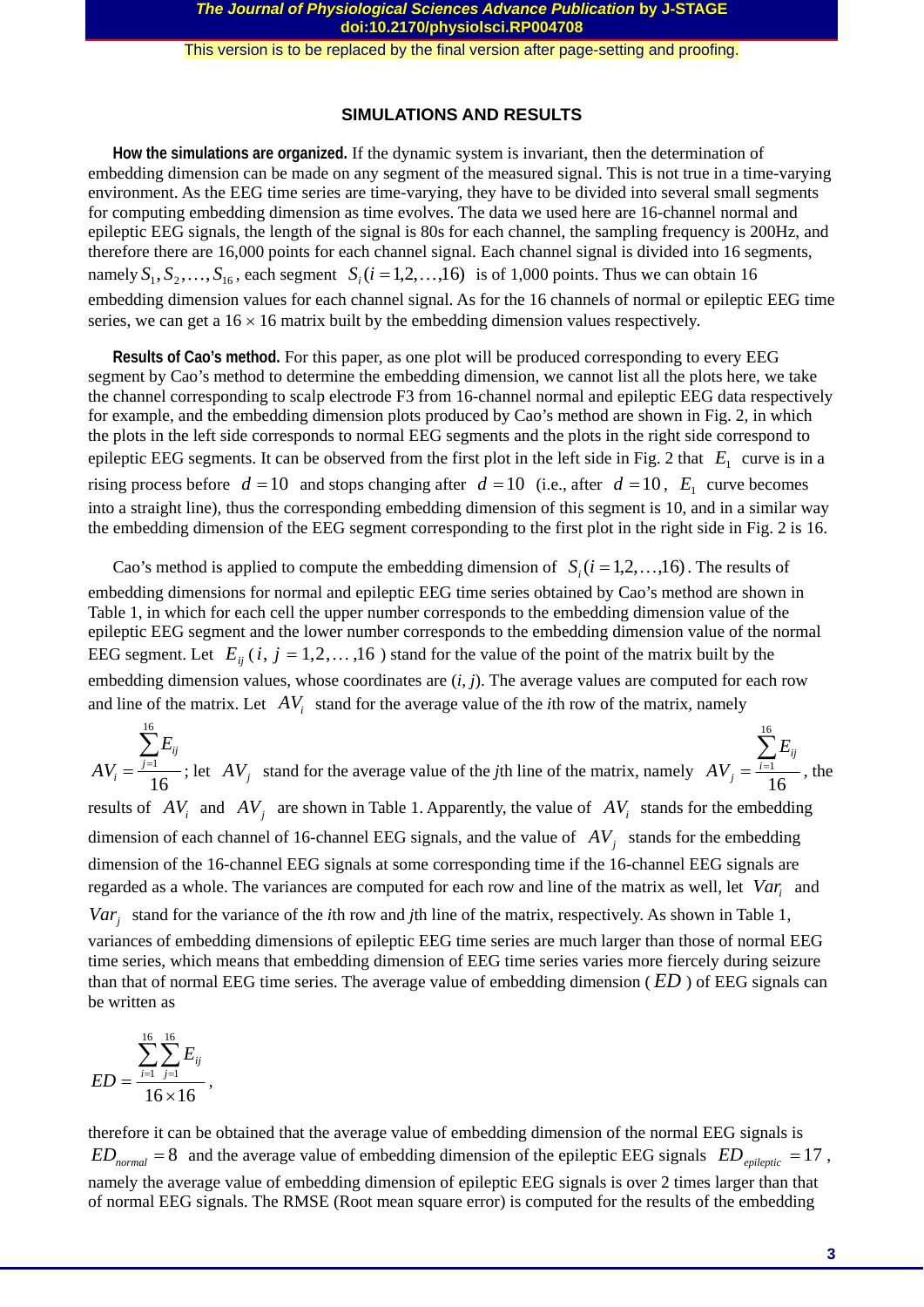dimensions of normal and epileptic EEG signals, the results are  $RMSE_{normal} = 0.1753$ and *RMSE*<sub>epileptic</sub> = 0.3091, which also reflects that the embedding dimension of epileptic EEG signals varies more intensely during seizure than that of normal EEG signals does.

Figure 3 is plotted based on the results of embedding dimension shown in Table 1. As shown in Fig.3, the curves constructed by the embedding dimension values of normal and epileptic EEG time series form two fluctuation belts, but the fluctuation belt corresponding to embedding dimensions of epileptic EEG time series is much wider than that corresponding to embedding dimensions of normal EEG time series, which implies that the embedding dimension of epileptic EEG signals has a bigger variation interval than normal EEG signals. The  $AV_i$  curves (the curve marked by black points) corresponding to normal and epileptic both fluctuate around the  $ED$  lines, but the  $AV<sub>j</sub>$  curve corresponding to epileptic EEG signals fluctuates more violently than that corresponding to normal EEG signals, which also means that the embedding dimension of epileptic EEG signals varies more intensely during seizure than that of normal EEG signals does.

**Results of differential entropy method.** An example about how to determine the optimal embedding parameters of an EEG segment is shown in Fig. 4. As the lowest point of the plot, whose X axis is embedding dimension *m* and Y axis is delay time  $\tau$ , appears at (2, 7), the optimal embedding parameters of this EEG segment can be determined as  $m_{opt} = 2$  and  $\tau_{opt} = 7$ .

In a similar way with Cao's method, differential entropy method is applied to compute the embedding dimension of EEG segments  $S_i$  ( $i = 1, 2, ..., 16$ ). The results of the embedding dimension determined by differential entropy method are shown in Table 2, and Fig. 5 is plotted based on the results. Figure 5 shows the same rule with Fig. 3, which is plotted based on the results of Cao's method, namely that the embedding dimension of epileptic EEG signals has a wider variation belt than that of normal EEG signals, the embedding dimension of epileptic EEG signals varies between 2 and 5 considerably, whereas the embedding dimension of normal EEG signals keeps constant basically. In Table 2,  $AV<sub>i</sub>$  and  $AV<sub>j</sub>$  are constant for the normal EEG signals, whose definitions are the same as those defined in "Results of Cao's method**"** Section of this paper.  $AV_i$  and  $AV_j$  vary between 2 and 3 for epileptic EEG signals. *Var<sub>i</sub>* and *Var<sub>i</sub>* are also computed for the results of embedding dimension shown in Table 2. The RMSE obtained based on the results obtained by differential entropy method are  $RMSE_{normal} = 0.0132$  and  $RMSE_{epileptic} = 0.0562$ . The results of variances and RMSE both indicate that the embedding dimension of EEG signals from an epileptic varies with time more intensely during seizure than that from a normal person does. The average value of embedding dimension of normal and epileptic EEG signals are  $ED_{normal} = 2$  and

 $ED$ <sub>epileptic</sub> = 3 respectively.

## **DISCUSSIONS**

The results of the methods both show that the embedding dimension values of epileptic EEG signals vary intensively during seizure, whereas the embedding dimension values of normal EEG signals keep stable basically; the embedding dimension of EEG signals becomes much larger during seizure than that of normal EEG signals, the average value of embedding dimension of epileptic EEG signals is over 2 times larger than that of normal EEG signals based on the results of Cao's method, the results of differential entropy method also show that the embedding dimension of epileptic EEG signals is larger than that of normal EEG signals. Although there is great difference between the results of the two methods, namely that the embedding dimension results obtained by differential entropy method are much lesser than those obtained by Cao's method, the phenomena that the results of the two methods show are consistent, namely that the embedding dimension of EEG signals during seizure becomes larger than that of normal EEG signals, and the embedding dimension of EEG signals varies with time fiercely during seizure and has a bigger variation interval than that of normal EEG signals, whereas the embedding dimension of normal EEG signals keeps stable basically.

An interesting phenomenon can be found in Fig. 2 that normal EEG signals are of randomness, whereas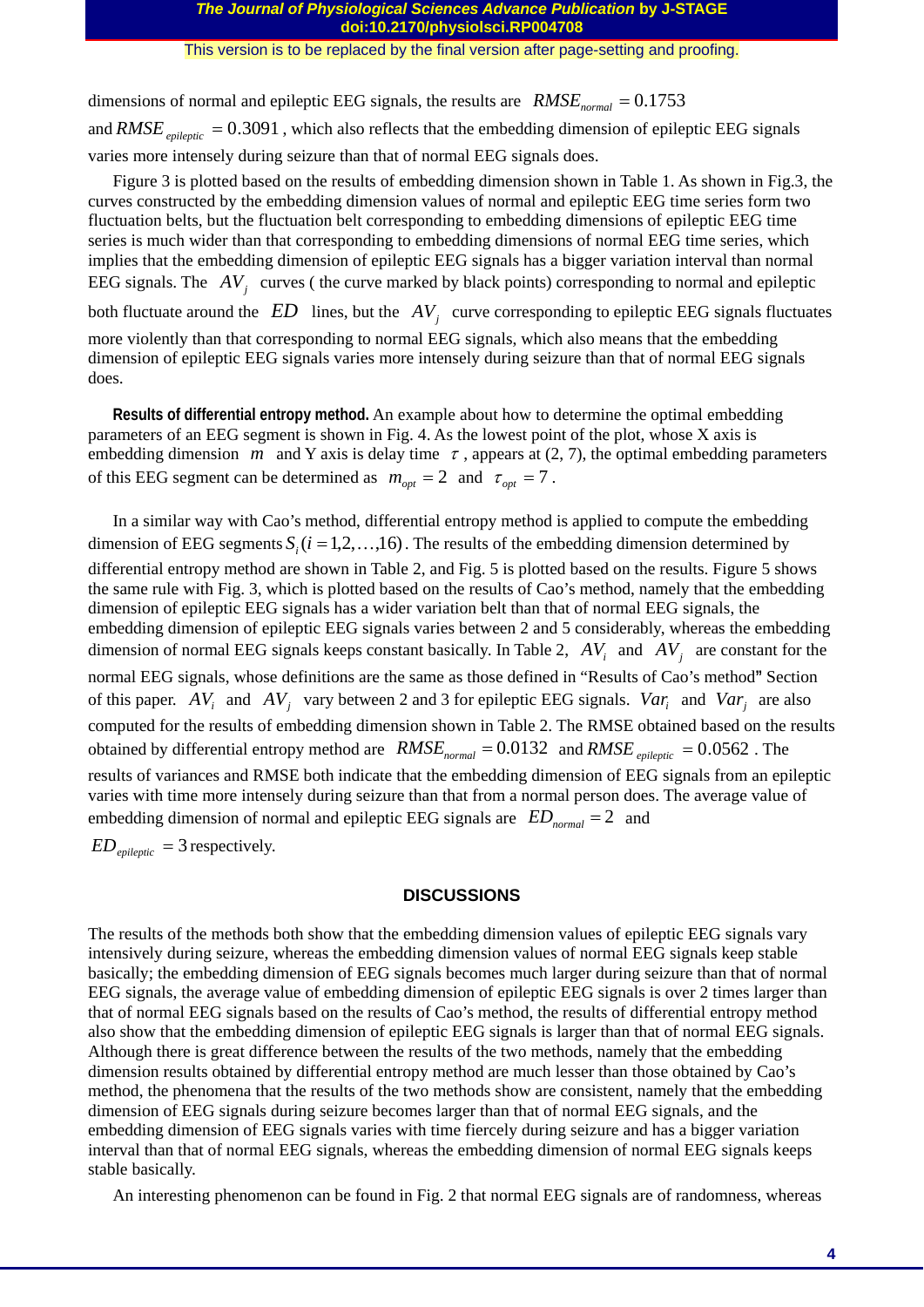#### This version is to be replaced by the final version after page-setting and proofing.

epileptic EEG signals are of determinism, since based on Cao's method, for random data, the future values are independent of the past values, thus  $E_2(d)$  will be equal to 1 for any *d* in this case, however, for deterministic data,  $E_2(d)$  is related to *d*, as a result, it cannot be a constant for all *d*, in other words, there must exist some *d*'*s* such that  $E_2(d) \neq 1$  [15]. For the left-hand plots corresponding to normal EEG signals in Fig. 2, except 2 or 3 plots in which  $E_2(d)$  varies slightly around 1, others all show that after some slight variation at the beginning,  $E_2(d)$  converges to 1 quickly, but we still cannot say that normal EEG signals are totally random, since  $E_2(d)$  is not equal to 1 for all *ds*; for the right-hand plots corresponding to epileptic EEG signals in Fig. 2, we can say that epileptic EEG signals are of strong determinism, since  $E_2(d)$  in the right-hand plots keeps unequal to 1 and varies fiercely. The determinism of epileptic EEG time series implies that there exists some connection between future values and past values of epileptic EEG time series and the EEG time series during seizure can be predicted. At present, there still exist arguments on whether the EEG is random or deterministic, but the mainstream holds that the EEG is generated by a deterministic chaotic process [18]. The results of this paper verify that epileptic EEG time series are of determinism. Although the results of this paper show that normal EEG time series are of randomness, yet we cannot say that normal EEG time series are completely random, since different methods have different fitness for different conditions such as low or high-dimensional determinism [18] and  $E<sub>2</sub>(d)$ corresponding to normal EEG time series is not always equal to 1 (see Fig. 2). Based on the results of this paper, we can only determine that epileptic EEG time series are of stronger determinism than normal EEG time series. Moreover, based on the results of this paper, a potential means for detecting epileptic seizure can also be found, that is, the difference of determinism between normal and epileptic EEG time series could be helpful for detection of epileptic seizure.

If the human brain is considered as a NDS, the minimal embedding dimension gives the upper number of NDS freedom degrees and the minimal number of differential equations demanded for mathematical modeling of NDS. The results of embedding dimension show that epileptic EEG time series are of higher degree of freedom than normal EEG time series. Although we cannot obtain the accurate mathematical model of human brain NDS, there must be relationship between the NDS and its output, and the property of a NDS can be showed by its output. Normal and epileptic EEG time series have different embedding dimensions, which also indicates that normal and epileptic may correspond to different NDSs, i.e., the NDS of human brain changes during seizure, which is meaningful for mathematical modeling for EEG time series.

The results of the two methods used in this paper are quite different; we didn't discuss which method is more accurate, since the purpose of this paper is to study the difference of embedding dimension between normal and epileptic EEG signals. However, it is recommended to set the embedding dimension of epileptic EEG signals 17 and embedding dimension of normal EEG signals 8 for the general processing of EEG time series, we are apt to believe that the results obtained by Cao's method are closer to the true values, since the embedding dimension represents the minimal number of differential equations demanded for mathematical modeling of NDS, the embedding dimension results of differential entropy method are mainly around 2 or 3, which seems too small for mathematical modeling of a real-world signal.

For the EEG data we used, not all the embedding dimension values of epileptic EEG segments are larger than those of normal EEG segments. We obtained 256 pairs of embedding dimension values of normal and epileptic EEG segments for the two methods respectively; we compared each pair of embedding dimension values  $E_{ij}$  (*i*, *j* = 1,2,...,16) (the definition of  $E_{ij}$  can be found in "Results of Cao's method" Section in this paper) that are of the same indices  $i$  and  $j$ , and it is found that for the results of Cao's method, there are 237 pairs  $ED_{epileptic} > ED_{normal}$ , 9 pairs  $ED_{epileptic} = ED_{normal}$  and 10 pairs  $ED_{epileptic} < ED_{normal}$ . In a similar way, for the results of differential entropy method, the statistical results are 96, 152 and 8 respectively (the embedding dimension values in detail obtained by the two methods are shown in Table 1 and Table2 respectively). There exists the phenomenon that  $ED_{\text{epileptic}} < ED_{\text{normal}}$  for both the methods, however, it is thought that this phenomenon cannot prevent us from getting the impression that the embedding dimension of EEG time series during seizure becomes larger than that of normal EEG time series, since only 3.91% and 3.13% out of 256 pairs of embedding dimension values show *EDepileptic* < *EDnormal* for Cao's method and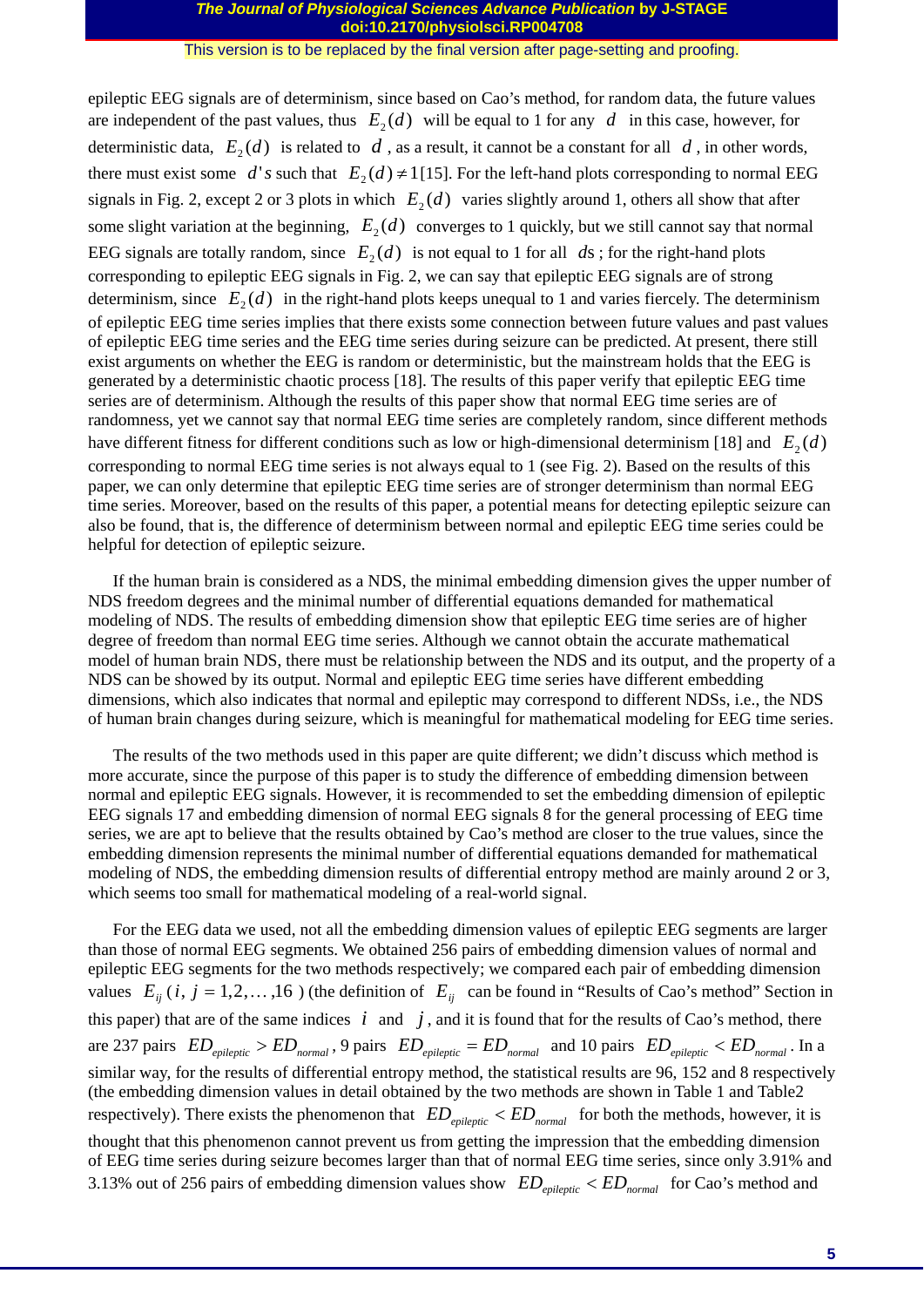differential entropy method respectively.

Based on the results of this paper, normal and epileptic EEG time series show different embedding dimensions and degree of determinism, therefore, we consider that embedding dimension, and even degree of determinism, have potential application value in clinical diagnosis of epilepsy through further research. In future work, we will further investigate the difference of embedding dimensions among EEG data from different types of seizure and different monitored subjects (including different age, sex etc).

## **CONCLUSIONS**

Cao's method and differential entropy method were applied to compute the minimum embedding dimension of normal and epileptic EEG time series respectively. The phenomena that the results of the two methods show are consistent: the embedding dimension of epileptic EEG signals is much larger than that of normal EEG signals, even up to 2 times according to the results of Cao's method; the embedding dimension of EEG signals varies fiercely during seizure, whereas the embedding dimension of normal EEG signals keeps stable basically; and the embedding dimension of epileptic EEG signals has a bigger variation interval than that of normal EEG signals. The variation of the embedding dimension of EEG signals during seizure also means the variation of the freedom degree of the human brain NDS, namely that the freedom degree of human brain NDS increases during seizure. In addition, based on the results of Cao's method, it is found that normal EEG signals are of some degree of randomness, whereas epileptic EEG signals are of strong determinism, which implies that epileptic EEG signals can be predicted well. Therefore, it is proposed that the embedding dimension can be a supplementary parameter for the epileptic seizure characterization.

## **APPENDIX**

## **1. Cao's method**

Suppose that  $x_1, x_2, \dots, x_N$  is a time series, the embedding dimension can be determined by Cao's method as follows:

Reconstruct the time series like time delay vectors in phase space:

$$
Y_i(d) = [x(i), x(i + \tau), x(i + 2\tau), \cdots, x(i + (d - 1)\tau)],
$$
  
i = 1,2, ..., N - (d - 1)\tau (A.1)

where *d* is the embedding dimension and  $\tau$  is the time delay.  $Y_i(d)$  is the *i*th reconstructed vector and  $Y_i^{NN}(d)$  as the nearest neighbor of  $Y_i(d)$  in embedding dimension *d* as follows:

$$
Y_i^{NN}(d) = \left[ x^{NN}(i), x^{NN}(i+\tau), x^{NN}(i+2\tau), \cdots, x^{NN}(i+(d-1)\tau) \right]
$$
 (A.2)

Define

$$
a_2(i,d) = \frac{\left\| Y_i(d+1) - Y_i^{NN}(d+1) \right\|}{\left\| Y_i(d) - Y_i^{NN}(d) \right\|} (A.3)
$$

where  $\|\cdot\|$  is the Euclidian distance and is given by the maximum norm here.  $Y_i(d)$  is the *i*th reconstructed vector and  $Y_i^{NN}(d+1)$  is its nearest neighbor in embedding dimension  $d+1$ . The mean value of all  $a_2$  (*i*, *d*) 's is defined as:

$$
E(d) = \frac{1}{N - d\tau} \sum_{i=1}^{N - d\tau} a_2(i, d) \qquad (A.4)
$$

*E*(*d*) is only dependent on the dimension *d* and lag  $\tau$ . To investigate its variation from *d* to  $d+1$ , define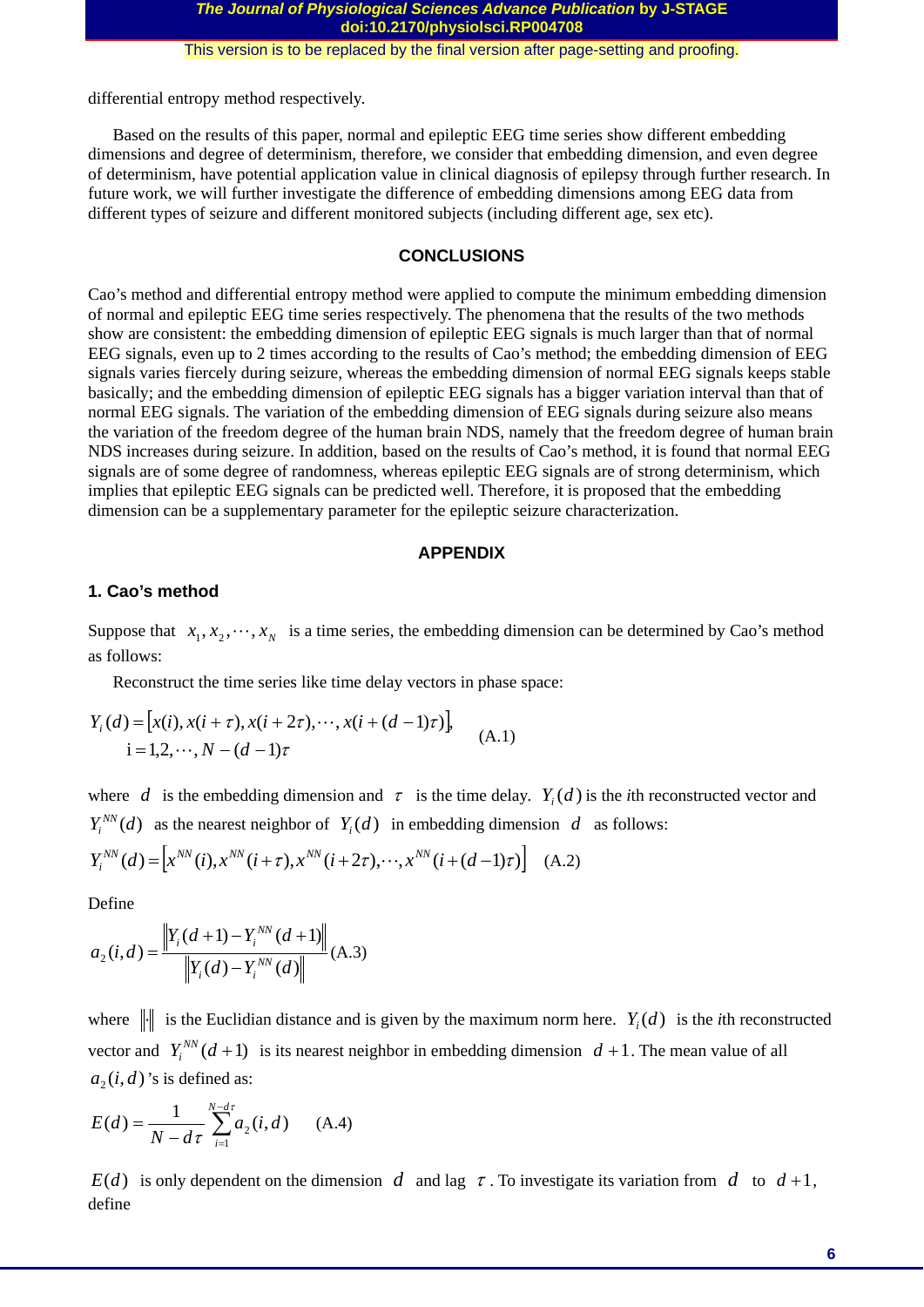$E_1(d) = E(d+1)/E(d)$  (A.5)

 $E_1(d)$  will stop changing when *d* is greater than some value  $d_0$ , which is the minimum embedding dimension we look for. In Section 4.2, we take the first plot in the left side in Fig. 2 as an example for explaining how to determining the embedding dimension value of a time series by Cao's method, at this time the embedding dimension value of the EEG signal segment is  $d_0 = 10$ .

Another quantity is defined to distinguish deterministic signals from stochastic signals. Let

$$
E^*(d) = \frac{1}{N - d\tau} \sum_{i=1}^{N - d\tau} \left| x(i + d\tau) - x^{NN} (i + d\tau) \right| \tag{A.6}
$$

 $E_2(d) = E^*(d+1) / E^*(d)$  (A.7)

 $E_1(d)$  is calculated for determining the minimum embedding dimension of time series, and  $E_2(d)$  for distinguishing deterministic data from random data.

#### **2. Differential entropy method**

The differential entropy method can be summarized as below:

a) For the given signal  $x(t)(t = 1, 2, \dots, N)$ , generate its  $N_s$  surrogates  $x_{s,i}(t)$ ,  $i = 1, \dots, N$  by performing a random permutation of the time samples.

b) The Kozachenko-Leonenko estimates for the time delay embedded versions of the original time series  $H(x, m, \tau)$  and its surrogates  $H(x, \tau, m, \tau)$  are computed using Eq.8 for increasing *m* and  $\tau$ .

$$
H(x) = \sum_{j=1}^{N} \ln(N\rho_j) + \ln 2 + C_E
$$
 (A.8)

c) Minimize the ratio

$$
I(m,\tau) = \frac{H(x,m,\tau)}{\langle H(x_{s,i},m,\tau) \rangle_i}
$$
 (A.9)

to determine the optimal embedding parameters, where  $\langle \cdot \rangle$  denotes the average

over *i* .

d) To penalize for higher embedding dimensions, the minimum description length (MDL) method is superimposed, yielding the entropy ratio (ER):

$$
R_{\text{ent}}(m,\tau) = I(m,\tau)(1 + \frac{m \ln N}{N})
$$
 (A.10)

where  $N$  is the number of delay vectors.

e) The minimum of the plot of the entropy ratio yields the optimal set of embedding parameters, namely optimal embedding dimension *m* and delay time <sup>τ</sup> .

The authors thank Ralph G. Andrzejak for many helpful discussions. This research is supported by the National Nature Science Foundation of China under Grant No. 40574051 and 40774054.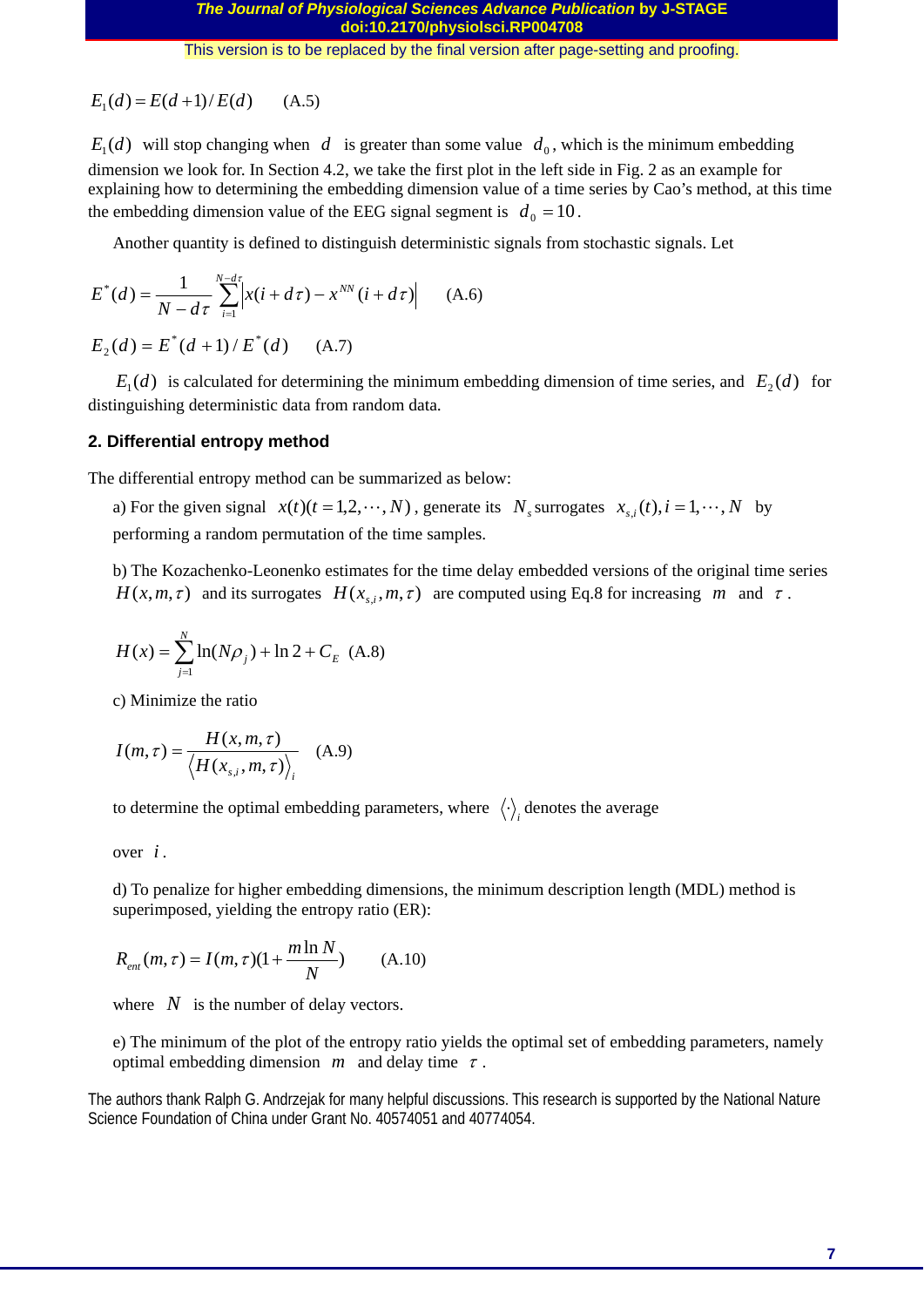## **REFERENCES**

- 1. Grogan NM. Neural network detection of epileptic seizures in the electroencephalogram. Oxford University. 1999. Available online: http://citeseer.ist.psu.edu/625725.html.
- 2. Iasemidis LD, Principe JC, Sackellares JC. Measurement and quantification of spatio-temporal dynamics of human epileptic seizures. In: Akay M, editor. Nonlinear signal processing in medicine. IEEE Press; 1999. p. 1-27.
- 3. Niedermeyer E, Silva FLD. Electroencephalography—Basic principles, clinical applications, and related fields. Baltimore: Lippincott Williams & Wilkins; 1993.
- 4. Bauer M, Heng H, Martienssen W. Characterization of spatiotemporal chaos from time series. Phys Rev Lett. 1993;71:521-4.
- 5. Richman JS, Moorman JR. Physiological time-series analysis using approximate entropy and sample entropy. Am J Physiol Heart Circ Physiol. 2000;278:2039-49.
- 6. Gautama T, Mandic DP, Marc MH. Indications of nonlinear structures in brain electrical activity. Phys Rev E. 2003;67:046204.
- 7. Saito K, Suzuki H, Kawakami Y. Power spectrum density of EEGs of sleeping epilepsy-prone El mice and their non-epileptic mother strain. J Physiol Sci. 2006;56:313-6.
- 8. Phothisonothai M, Nakagawa M. Fractal-based EEG data analysis of body parts movement imagery tasks. J Physiol Sci. 2007;57:217-26.
- 9. Li XL, Ouyang G. Nonlinear similarity analysis for epileptic seizures prediction. Nonlinear Analysis. 2006;64:1666-78.
- 10. Diambra L, Malta CP. Nonlinear models for detecting epileptic spikes. Phys Rev E. 1999;59:929-37.
- 11. Silva C, Pimentel IR, Andrade A, Foreid JP, Ducla-Soares E. Correlation dimension maps of EEG from epileptic absences. Brain Topogr. 1999;11:201-9.
- 12. Kannathal N, Puthusserypady SK, Min LC. Complex dynamics of epileptic EEG. IEEE Eng Med Biol Soc. 2004;1:204-7.
- 13. Frank GW, Lookman T, Nerenberg MAH, Essex C, Lemieux J, Blume W. Chaotic time series analyses of epileptic seizures. Physica D. 1990;46:427-38.
- 14. Martinerie J, Adam C, Quyen MLV, Baulac M, Clemenceau S, Renault B, Varela FJ. Epileptic seizures can be anticipated by non-linear analysis. Nat Med. 1998;4:1173-6.
- 15. Cao LY. Practical method for determining the minimum embedding dimension of a scalar time series. Physica D. 1997;110:43-50.
- 16. Gautama T, Mandic DP, Marc MH. A differential entropy based method for determining the optimal embedding parameters of a signal. Proceedings of the 1nt Conf on Acoustics, Speech and Signal Processing [C], Hong Kong. 2003;35:29-32.
- 17. Fraser AM, Swinney HL. Independent coordinates for strange attractors from mutual information. Phys Rev A. 1986;33:1134-40.
- 18. Jeong J, Kim MS, Kim SY. Test for low-dimensional determinism in electroencephalograms. Phys Rev E. 1999;60:831-7.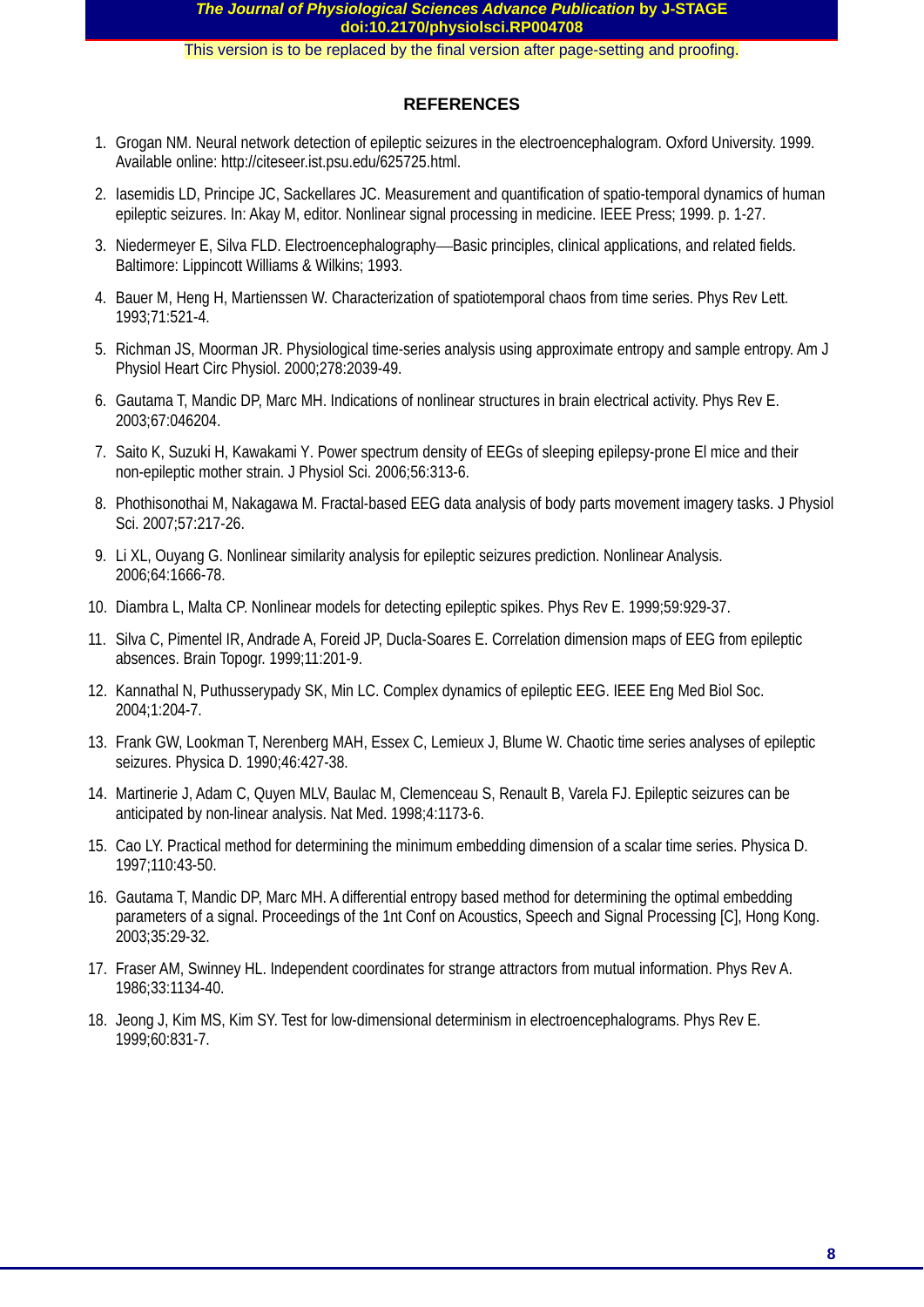This version is to be replaced by the final version after page-setting and proofing.

| <b>SE</b>      |                      | Embedding dimension<br>$AV_i$ |                 |                  |                 |                 |                |                      |                      |                  |                 |                 |                  |                 |                     | $Var_i$        |                |                         |
|----------------|----------------------|-------------------------------|-----------------|------------------|-----------------|-----------------|----------------|----------------------|----------------------|------------------|-----------------|-----------------|------------------|-----------------|---------------------|----------------|----------------|-------------------------|
|                | $\overline{S_1}$     | $S_2$                         | $S_3$           | $S_4$            | $S_5$           | $S_6$           | $S_7$          | $\mathbf{S}_8$       | $S_9$                | $S_{10}$         | $S_{11}$        | $S_{12}$        | $S_{13}$         | $S_{14}$        | $\overline{S_{15}}$ | $S_{16}$       |                |                         |
|                | 22                   | 20                            | 11              | 15               | 16              | 19              | 14             | 13                   | 12                   | 10               | 12              | 10              | 17               | 18              | 19                  | 12             | 15             | 14                      |
| Fp1            | 6                    | $\overline{7}$                | 11              | 8                | 5               | 10              | 12             | 10                   | $\overline{4}$       | $\tau$           | 5               | 11              | 9                | 13              | 10                  | $\overline{7}$ | $\,$ 8 $\,$    | $\boldsymbol{7}$        |
| F <sub>3</sub> | 16                   | 23                            | 17              | 10               | 28              | 18              | 25             | 23                   | 25                   | 17               | 11              | 22              | 25               | 12              | 21                  | 16             | 19             | 30                      |
|                | 10                   | 9                             | 12              | 6                | 6               | $\tau$          | 13             | 11                   | 11                   | 9                | 5               | $\overline{7}$  | 6                | 14              | $\overline{7}$      | 7              | 9              | $\tau$                  |
| C <sub>3</sub> | 22                   | 15                            | 13              | 14               | 21              | 20              | 22             | 25                   | 15                   | 10               | 21              | 24              | 16               | 19              | 29                  | 25             | 19             | 26                      |
|                | 5                    | 8                             | $\,8\,$         | 6                | 5               | 11              | 11             | $\overline{7}$       | $\overline{7}$       | 8                | 10              | 6               | $\overline{7}$   | $\overline{7}$  | 8                   | $\,8\,$        | $\,$ 8 $\,$    | $\mathfrak{Z}$          |
| P <sub>3</sub> | $20\,$               | 15                            | 13              | 18               | 13              | 18              | 23             | 16                   | 10                   | 15               | 15              | 12              | 12               | 21              | 10                  | 15             | 15             | 14                      |
|                | 5                    | 13                            | $\overline{7}$  | 10               | 11              | $\,8\,$         | $\overline{4}$ | 5                    | 10                   | $\boldsymbol{7}$ | 9               | 14              | $\boldsymbol{7}$ | 5               | 10                  | $\overline{7}$ | $\,8\,$        | $\,8\,$                 |
| O <sub>1</sub> | 16                   | 13                            | 18              | 16               | 15              | 18              | 13             | 13                   | 18                   | 12               | 12              | 11              | 11               | 17              | 13                  | 14             | 14             | $\epsilon$              |
|                | 5                    | 10                            | 9               | $\boldsymbol{7}$ | 8               | 5               | $6\,$          | 10                   | $\overline{7}$       | 6                | 5               | 5               | 14               | 12              | 11                  | 9              | $\,$ 8 $\,$    | $\boldsymbol{7}$        |
| F7             | 25                   | 17                            | 14              | 19               | 25              | 24              | 19             | 17                   | 17                   | 28               | 11              | 15              | 24               | 23              | 16                  | 14             | 19             | 24                      |
|                | 12                   | $\overline{7}$                | 5               | 6                | 11              | 6               | 5              | 10                   | 5                    | 8                | $\,8\,$         | $\tau$          | 11               | 5               | $\overline{7}$      | 9              | $\,$ 8 $\,$    | $\sqrt{5}$              |
| T <sub>3</sub> | 20                   | 15                            | 15              | 16               | 19              | 14              | 22             | 24                   | 21                   | 25               | 25              | 12              | 26               | 23              | 16                  | 21             | 20             | 19                      |
|                | $\overline{7}$       | 6                             | $\overline{7}$  | 8                | 8               | 6               | 9              | 5                    | 10                   | 5                | 8               | $\mathbf{9}$    | 10               | 14              | 11                  | $\tau$         | $\,$ 8 $\,$    | $\sqrt{5}$              |
| T <sub>5</sub> | 24                   | 16                            | 18              | 12               | 17              | 15              | 21             | 10                   | 11                   | 12               | 12              | 13              | 15               | 23              | 14                  | 12             | 15             | $18\,$                  |
|                | 5                    | 7                             | 5<br>11         | 4                | 8               | 5<br>21         | 10<br>14       | $\overline{7}$<br>19 | $\overline{7}$<br>16 | 9<br>7           | 8<br>8          | 6               | 7<br>14          | 5               | $\tau$              | 5              | 7<br>15        | $\mathfrak{Z}$          |
| Fp2            | 24<br>$\overline{4}$ | 13<br>10                      | 9               | 19<br>4          | 12<br>9         | $\tau$          | 13             | 6                    | 10                   | 7                | 14              | 11<br>7         | 9                | 16              | 14                  | 15<br>9        | 9              | $20\,$<br>10            |
|                |                      | 29                            | 22              | 22               | 18              | 23              | 28             | 21                   | 15                   | 22               | 17              | 16              | 16               | 16<br>20        | 10<br>27            |                | 21             | 21                      |
| F <sub>4</sub> | 28<br>13             | 6                             | 11              | 9                | 10              | 7               | $\overline{7}$ | $\boldsymbol{7}$     | 6                    | 7                | 5               | 9               | 9                | 16              | 3                   | 19<br>9        | $\,$ 8 $\,$    | $10\,$                  |
|                | 16                   | 19                            | 14              | 16               | 12              | 28              | 25             | 25                   | 19                   | 23               | 15              | 20              | 27               | 20              | 16                  | 16             | 19             | 23                      |
| C <sub>4</sub> | 9                    | 12                            | 7               | 8                | 11              | 5               | 11             | 8                    | $\overline{7}$       | 05               | 8               | 13              | 7                | 13              | 10                  | 10             | 9              | $\sqrt{6}$              |
|                | 14                   | 14                            | 10              | 11               | 20              | 20              | 20             | 14                   | 16                   | 9                | 14              | 12              | 16               | 10              | 17                  | 21             | 15             | 15                      |
| P4             | 7                    | 11                            | 6               | 5                | 10              | 5               | 11             | 8                    | 11                   | 10               | 12              | 8               | $\overline{7}$   | 18              | 10                  | 12             | 9              | $10\,$                  |
|                | 18                   | 14                            | 14              | 13               | 17              | 17              | 17             | 12                   | 14                   | 15               | 12              | 12              | 18               | 17              | 15                  | 15             | 15             | $\sqrt{5}$              |
| O <sub>2</sub> | 7                    | 5                             | 6               | 9                | $7\phantom{.0}$ | 8               | 5              | $\tau$               | 14                   | 5                | 11              | 10              | 5                | $\overline{7}$  | $\overline{7}$      | 6              | $\overline{7}$ | $\sqrt{6}$              |
|                | 18                   | 18                            | 13              | 14               | 11              | 25              | 15             | 14                   | 11                   | 17               | 11              | 10              | 22               | 22              | 18                  | 14             | 16             | 19                      |
| F <sub>8</sub> | 11                   | 04                            | 09              | 06               | 14              | 11              | 09             | 11                   | 07                   | 07               | 10              | 05              | 08               | 06              | 15                  | 6              | 9              | $10\,$                  |
|                | 21                   | 25                            | 23              | 10               | 20              | 11              | 15             | 16                   | 16                   | 29               | 14              | 14              | 27               | 15              | 16                  | 29             | 19             | 38                      |
| T <sub>4</sub> | 3                    | $\overline{4}$                | 14              | 10               | 14              | 9               | 9              | 13                   | 11                   | 9                | 12              | 10              | $\mathfrak{Z}$   | 9               | $\tau$              | 8              | 9              | 12                      |
|                | 16                   | 15                            | 11              | 11               | 13              | 12              | 12             | 10                   | 11                   | 15               | 10              | 10              | 13               | 10              | 11                  | 15             | 12             | $\overline{\mathbf{4}}$ |
| T <sub>6</sub> | 13                   | 10                            | 10              | 5                | 5               | 8               | 8              | 7                    | 7                    | 11               | 11              | 9               | 13               | 10              | 16                  | 10             | 10             | 9                       |
|                | 20                   | 18                            | $\overline{15}$ | $\overline{15}$  | $\overline{17}$ | $\overline{19}$ | 19             | $\overline{17}$      | $\overline{15}$      | $\overline{17}$  | $\overline{14}$ | $\overline{14}$ | $\overline{19}$  | $\overline{18}$ | $\overline{17}$     | 17             |                |                         |
| $AV_j$         | 8                    | 8                             | 9               | 7                | 9               | $\overline{7}$  | 9              | $\,$ 8 $\,$          | 8                    | $\,8\,$          | 9               | 9               | 8                | 11              | 9                   | $\,8\,$        |                |                         |
|                | $\overline{15}$      | 21                            | 14              | 12               | $\overline{23}$ | 21              | 24             | $\overline{27}$      | 16                   | 47               | 18              | 19              | $\overline{31}$  | 19              | 26                  | 22             |                |                         |
| $Var_i$        | 10                   | 7                             | 6               | 3                | 8               | 4               | 8              | 5                    | 7                    | 3                | 8               | 7               | 7                | 19              | 10                  | 3              |                |                         |

| Table 1. Embedding dimension results obtained by Cao's method. |  |  |
|----------------------------------------------------------------|--|--|
|----------------------------------------------------------------|--|--|

Note: SE is short for scalp electrode. For each cell of the table, the upper number corresponds to epileptic EEG time series and the lower number corresponds to normal EEG time series. *AVi* stands for the average value of *i*th row embedding dimensions and *AVj* stands for the average value of the *j*th line embedding dimensions. *Vari* stands for the variance of *i*th row embedding dimensions and *Varj* stands for the variance of the *j*th line embedding dimensions.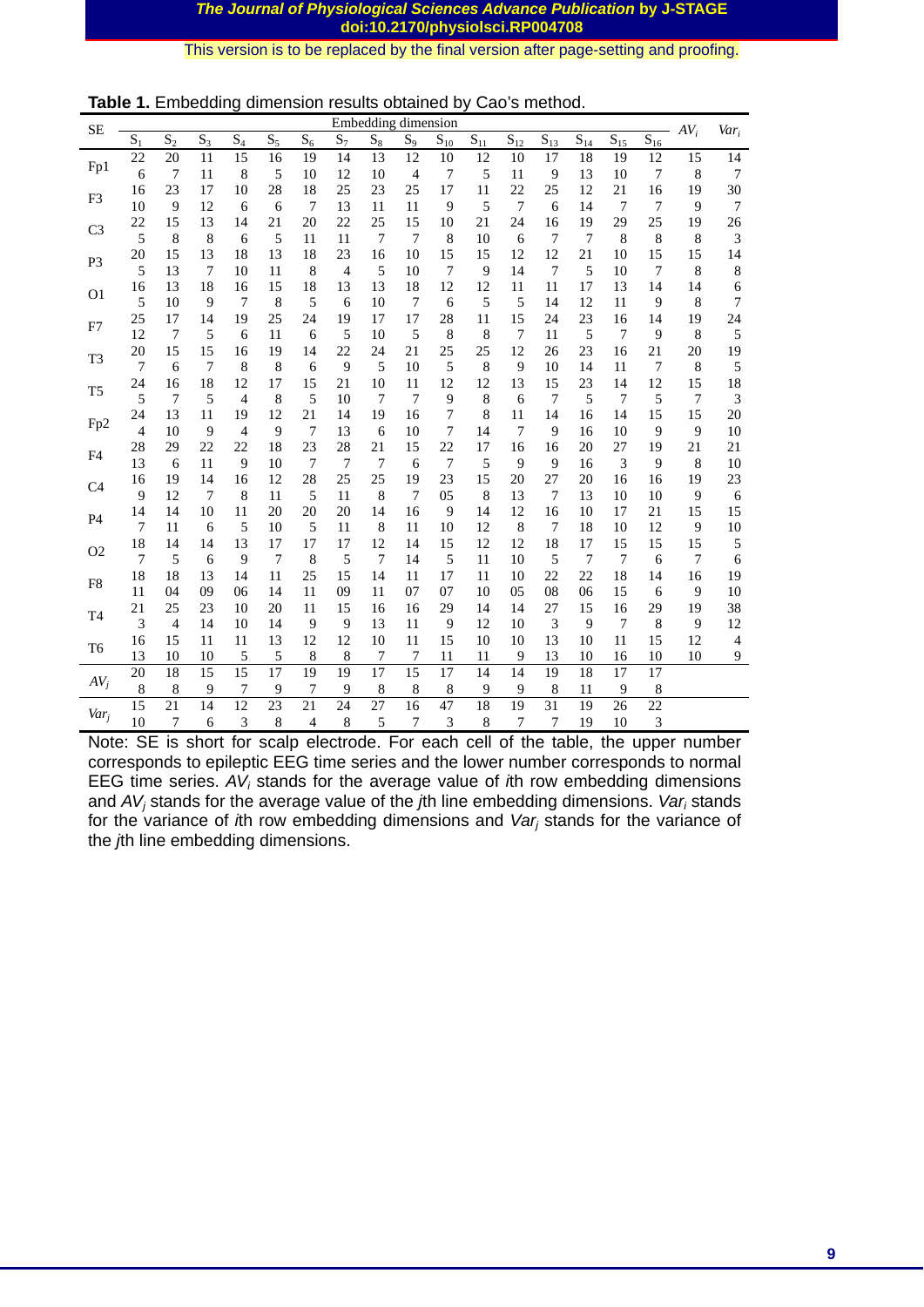This version is to be replaced by the final version after page-setting and proofing.

| <b>SE</b>      | Embedding dimension     |                         |                  |                  |                  |                          |                  |                          |                         |                          |                          |                         |                          | Var <sub>i</sub>        |                          |                          |                         |                  |
|----------------|-------------------------|-------------------------|------------------|------------------|------------------|--------------------------|------------------|--------------------------|-------------------------|--------------------------|--------------------------|-------------------------|--------------------------|-------------------------|--------------------------|--------------------------|-------------------------|------------------|
|                | $S_1$                   | $S_2$                   | $S_3$            | $S_4$            | $S_5$            | $S_6$                    | $S_7$            | $\mathbf{S}_8$           | $S_9$                   | $\mathbf{S}_{10}$        | $\mathbf{S}_{11}$        | $S_{12}$                | $\mathbf{S}_{13}$        | $S_{14}$                | $S_{15}$                 | $S_{16}$                 | $AV_i$                  |                  |
|                | $\overline{2}$          | $\overline{2}$          | $\overline{3}$   | $\overline{2}$   | $\overline{2}$   | $\overline{2}$           | $\overline{2}$   | $\overline{2}$           | $\overline{3}$          | 3                        | 3                        | $\overline{4}$          | $\overline{3}$           | $\overline{3}$          | $\overline{\mathbf{3}}$  | $\overline{\mathbf{3}}$  | $\overline{3}$          | 0.4              |
| Fp1            | $\overline{c}$          | 3                       | $\overline{c}$   | $\overline{c}$   | $\overline{c}$   | $\overline{c}$           | $\overline{c}$   | $\overline{c}$           | $\overline{c}$          | $\overline{c}$           | $\overline{c}$           | $\overline{c}$          | $\overline{c}$           | $\overline{c}$          | $\overline{c}$           | $\overline{c}$           | $\overline{c}$          | 0.1              |
| F <sub>3</sub> | $\overline{c}$          | $\mathbf{2}$            | $\overline{c}$   | 5                | 3                | $\overline{\mathcal{L}}$ | $\overline{4}$   | $\overline{\mathcal{L}}$ | $\overline{4}$          | $\overline{\mathcal{L}}$ | $\overline{\mathcal{L}}$ | 4                       | 5                        | $\overline{c}$          | $\overline{\mathcal{L}}$ | $\overline{c}$           | 3                       | $\mathbf{1}$     |
|                | $\overline{c}$          | $\mathbf{2}$            | $\overline{c}$   | 3                | $\overline{c}$   | $\overline{c}$           | $\overline{c}$   | $\overline{c}$           | $\overline{c}$          | $\overline{c}$           | $\overline{c}$           | $\overline{c}$          | $\overline{c}$           | $\overline{c}$          | $\overline{c}$           | $\overline{c}$           | $\overline{c}$          | 0.1              |
|                | $\boldsymbol{2}$        | $\boldsymbol{2}$        | $\overline{c}$   | $\overline{c}$   | $\overline{4}$   | 4                        | $\overline{4}$   | 4                        | 4                       | 4                        | 4                        | 4                       | 4                        | 3                       | 4                        | $\overline{c}$           | 3                       | 0.9              |
| C <sub>3</sub> | $\overline{c}$          | $\overline{c}$          | $\overline{c}$   | $\mathbf{2}$     | $\overline{c}$   | $\overline{c}$           | $\overline{c}$   | $\overline{\mathbf{c}}$  | $\overline{c}$          | $\overline{c}$           | $\overline{c}$           | $\overline{c}$          | $\overline{c}$           | $\overline{c}$          | $\overline{c}$           | $\overline{c}$           | $\overline{c}$          | $\mathbf{0}$     |
| P <sub>3</sub> | $\overline{c}$          | $\overline{c}$          | $\overline{c}$   | $\mathbf{2}$     | $\overline{c}$   | $\overline{c}$           | $\overline{c}$   | $\overline{c}$           | $\overline{c}$          | $\overline{c}$           | $\overline{c}$           | $\overline{c}$          | 3                        | $\overline{c}$          | $\overline{c}$           | $\overline{c}$           | $\overline{c}$          | 0.1              |
|                | $\overline{c}$          | $\overline{c}$          | $\overline{c}$   | $\mathbf{2}$     | $\overline{c}$   | $\sqrt{2}$               | $\overline{c}$   | $\overline{c}$           | $\overline{c}$          | $\overline{c}$           | $\overline{\mathbf{c}}$  | $\overline{c}$          | $\overline{c}$           | $\overline{c}$          | $\overline{c}$           | $\overline{c}$           | $\overline{c}$          | $\boldsymbol{0}$ |
| O <sub>1</sub> | 3                       | $\sqrt{2}$              | $\overline{c}$   | $\mathbf{2}$     | $\overline{c}$   | $\overline{c}$           | $\overline{c}$   | $\overline{c}$           | $\overline{c}$          | $\overline{c}$           | $\overline{c}$           | $\overline{c}$          | $\overline{c}$           | $\overline{c}$          | $\overline{c}$           | 3                        | $\overline{c}$          | 0.1              |
|                | $\overline{c}$          | $\sqrt{2}$              | $\overline{c}$   | $\overline{c}$   | $\overline{c}$   | $\overline{c}$           | $\overline{c}$   | $\overline{c}$           | $\overline{c}$          | $\overline{c}$           | $\overline{\mathbf{c}}$  | $\overline{c}$          | $\overline{c}$           | $\overline{c}$          | $\overline{c}$           | $\overline{c}$           | $\overline{c}$          | $\mathbf{0}$     |
| F7             | $\overline{\mathbf{c}}$ | $\overline{c}$          | 2                | $\overline{4}$   | 3                | 3                        | 3                | 3                        | 3                       | 4                        | 4                        | 4                       | $\overline{4}$           | $\overline{c}$          | 5                        | $\overline{c}$           | 3                       | 0.9              |
|                | $\overline{c}$          | $\mathbf{2}$            | 3                | 2                | $\overline{2}$   | $\overline{2}$           | $\overline{2}$   | 3                        | 2                       | $\overline{c}$           | $\overline{c}$           | 2                       | $\overline{c}$           | $\overline{2}$          | $\overline{c}$           | $\overline{c}$           | $\overline{c}$          | 0.1              |
| T <sub>3</sub> | $\overline{\mathbf{c}}$ | $\sqrt{2}$              | 2                | 4                | $\overline{4}$   | $\overline{4}$           | 3                | 3                        | 4                       | 3                        | 3                        | 4                       | 3                        | 3                       | 4                        | $\overline{4}$           | 3                       | 0.6              |
|                | $\overline{c}$          | $\mathbf{2}$            | $\overline{c}$   | $\overline{c}$   | $\overline{2}$   | $\overline{c}$           | $\overline{c}$   | 2                        | $\overline{c}$          | $\overline{c}$           | $\overline{c}$           | $\overline{c}$          | $\overline{c}$           | $\overline{c}$          | $\overline{c}$           | 3                        | $\overline{c}$          | 0.1              |
| T <sub>5</sub> | $\overline{c}$          | $\overline{c}$          | $\overline{c}$   | $\overline{c}$   | $\overline{2}$   | $\overline{c}$           | $\overline{c}$   | $\overline{c}$           | $\overline{c}$          | $\overline{c}$           | $\overline{c}$           | $\overline{c}$          | 4                        | $\overline{c}$          | $\overline{c}$           | 3                        | $\overline{c}$          | 0.3              |
|                | $\overline{c}$          | 2                       | $\overline{c}$   | $\overline{c}$   | $\overline{2}$   | $\overline{c}$           | $\overline{c}$   | 2                        | 2                       | $\overline{c}$           | $\overline{c}$           | 3                       | $\overline{c}$           | $\overline{c}$          | $\overline{c}$           | $\overline{c}$           | $\overline{c}$          | 0.1              |
| Fp2            | 2                       | 2                       | 3                | $\overline{c}$   | $\overline{2}$   | $\overline{c}$           | $\overline{c}$   | 2                        | 2                       | 4                        | 3                        | 3                       | 4                        | 3                       | $\overline{c}$           | 3                        | 3                       | 0.5              |
|                | $\overline{2}$          | 3                       | $\overline{2}$   | 3                | $\overline{2}$   | $\overline{c}$           | $\overline{c}$   | 2                        | 3                       | 2                        | $\overline{c}$           | $\overline{c}$          | $\boldsymbol{2}$         | $\overline{c}$          | $\overline{c}$           | $\overline{c}$           | $\overline{c}$          | 0.2              |
| F <sub>4</sub> | $\overline{c}$          | $\overline{c}$          | $\overline{c}$   | $\overline{2}$   | $\overline{2}$   | $\overline{2}$           | $\overline{2}$   | $\overline{c}$           | $\overline{c}$          | 4                        | $\overline{c}$           | $\overline{c}$          | 5                        | 3                       | 5                        | $\overline{c}$           | 3                       | 1                |
|                | $\overline{c}$          | $\overline{c}$          | 3                | $\overline{c}$   | $\overline{c}$   | $\overline{c}$           | $\overline{c}$   | 2                        | $\overline{c}$          | 2                        | $\overline{c}$           | $\overline{c}$          | $\overline{c}$           | $\overline{c}$          | $\overline{c}$           | $\overline{c}$           | $\overline{c}$          | 0.1              |
| C <sub>4</sub> | $\overline{c}$          | $\overline{c}$          | $\overline{c}$   | $\overline{c}$   | $\overline{c}$   | $\overline{c}$           | $\overline{c}$   | $\overline{c}$           | $\overline{c}$          | 4                        | $\overline{\mathbf{c}}$  | 5                       | 4                        | $\overline{c}$          | 5                        | 3                        | 3                       | 1                |
|                | $\overline{c}$          | $\overline{c}$          | $\overline{c}$   | $\overline{c}$   | $\overline{c}$   | $\overline{c}$           | $\overline{c}$   | $\overline{c}$           | 2                       | $\overline{\mathbf{c}}$  | $\overline{\mathbf{c}}$  | $\overline{c}$          | $\boldsymbol{2}$         | $\overline{c}$          | $\overline{c}$           | $\overline{\mathbf{c}}$  | $\overline{c}$          | $\boldsymbol{0}$ |
| P <sub>4</sub> | $\overline{\mathbf{c}}$ | $\overline{c}$          | $\overline{c}$   | $\overline{c}$   | $\overline{c}$   | $\overline{c}$           | $\overline{c}$   | $\overline{\mathbf{c}}$  | $\overline{c}$          | $\overline{\mathbf{c}}$  | $\overline{\mathbf{c}}$  | $\overline{\mathbf{c}}$ | $\overline{c}$           | $\overline{\mathbf{c}}$ | $\overline{c}$           | $\overline{\mathbf{c}}$  | $\overline{\mathbf{c}}$ | $\overline{0}$   |
|                | $\overline{c}$          | $\overline{c}$          | $\overline{c}$   | $\overline{c}$   | $\overline{c}$   | $\overline{c}$           | $\overline{c}$   | $\overline{c}$           | $\overline{c}$          | $\overline{c}$           | $\overline{c}$           | $\overline{c}$          | $\overline{c}$           | $\overline{c}$          | $\overline{c}$           | $\overline{c}$           | $\overline{c}$          | $\theta$         |
| O <sub>2</sub> | $\frac{2}{2}$           | $\overline{c}$          | $\overline{c}$   | $\overline{2}$   | $\overline{c}$   | $\overline{c}$           | $\overline{c}$   | $\overline{c}$           | $\overline{c}$          | $\overline{c}$           | $\overline{c}$           | $\overline{c}$          | $\overline{c}$           | $\overline{c}$          | $\overline{c}$           | $\overline{c}$           | $\overline{c}$          | $\overline{0}$   |
|                |                         | $\overline{c}$          | $\overline{c}$   | $\overline{c}$   | $\overline{c}$   | $\overline{c}$           | $\overline{c}$   | $\overline{c}$           | 3                       | $\overline{c}$           | $\overline{c}$           | $\overline{c}$          | $\overline{c}$           | $\overline{c}$          | $\overline{c}$           | $\overline{c}$           | $\overline{c}$          | 0.1              |
| F8             | $\overline{c}$          | $\overline{c}$          | $\overline{c}$   | $\overline{c}$   | $\overline{c}$   | $\overline{4}$           | 3                | 3                        | 4                       | $\overline{\mathcal{L}}$ | $\overline{\mathbf{c}}$  | $\overline{\mathbf{c}}$ | $\overline{\mathcal{L}}$ | $\overline{c}$          | 5                        | 3                        | 3                       | 1                |
|                | $\overline{c}$          | $\overline{c}$          | $\overline{c}$   | $\overline{c}$   | $\overline{c}$   | 3                        | $\overline{c}$   | 2                        | $\overline{\mathbf{c}}$ | $\overline{c}$           | $\overline{c}$           | $\overline{c}$          | $\overline{c}$           | $\overline{c}$          | $\overline{c}$           | $\overline{c}$           | $\overline{c}$          | 0.1              |
| T <sub>4</sub> | $\overline{c}$          | $\overline{c}$          | 3                | $\overline{c}$   | $\overline{c}$   | 4                        | $\overline{4}$   | 4                        | $\overline{4}$          | 4                        | 4                        | 4                       | 3                        | $\overline{c}$          | 4                        | $\overline{\mathcal{L}}$ | 3                       | 0.9              |
|                | $\overline{c}$          | $\overline{2}$          | $\overline{c}$   | $\overline{2}$   | $\overline{c}$   | $\overline{2}$           | $\overline{2}$   | $\overline{c}$           | $\overline{c}$          | $\overline{2}$           | $\overline{c}$           | $\overline{c}$          | $\overline{c}$           | $\overline{c}$          | $\overline{c}$           | $\overline{c}$           | $\overline{c}$          | $\mathbf{0}$     |
| T <sub>6</sub> | $\overline{c}$          | $\overline{c}$          | $\overline{c}$   | $\overline{c}$   | $\overline{2}$   | $\overline{c}$           | $\overline{c}$   | $\overline{c}$           | 3                       | $\overline{c}$           | $\overline{c}$           | $\overline{c}$          | 3                        | $\overline{c}$          | $\overline{c}$           | $\overline{c}$           | $\overline{c}$          | 0.1              |
|                | $\overline{c}$          | $\overline{c}$          | $\overline{c}$   | $\overline{c}$   | $\overline{c}$   | $\overline{c}$           | $\overline{c}$   | $\overline{c}$           | $\overline{c}$          | $\overline{c}$           | $\overline{c}$           | $\overline{c}$          | $\overline{c}$           | $\overline{c}$          | $\overline{c}$           | $\overline{c}$           | $\overline{c}$          | $\boldsymbol{0}$ |
| $AV_j$         | $\overline{2}$          | $\overline{2}$          | $\overline{2}$   | $\overline{2}$   | $\overline{2}$   | $\overline{3}$           | $\overline{3}$   | $\overline{3}$           | $\overline{3}$          | $\overline{3}$           | $\overline{3}$           | $\overline{3}$          | $\overline{3}$           | $\overline{2}$          | $\overline{3}$           | $\overline{3}$           |                         |                  |
|                | $\overline{c}$          | $\overline{\mathbf{c}}$ | $\overline{c}$   | $\overline{c}$   | $\overline{c}$   | $\overline{c}$           | $\overline{c}$   | $\overline{c}$           | $\overline{\mathbf{c}}$ | $\overline{c}$           | $\overline{\mathbf{c}}$  | $\overline{\mathbf{c}}$ | $\overline{\mathbf{c}}$  | $\overline{\mathbf{c}}$ | $\overline{\mathbf{c}}$  | $\overline{\mathbf{c}}$  |                         |                  |
| $Var_j$        | 0.1                     | $\overline{0}$          | $\overline{0.2}$ | $\overline{0.9}$ | 0.5              | 0.8                      | 0.6              | 0.6                      | 0.8                     | 0.9                      | 0.7                      | $\overline{1}$          | 0.9                      | 0.2                     | $\overline{1}$           | 0.5                      |                         |                  |
|                | $\theta$                | 0.1                     | 0.1              | 0.1              | $\boldsymbol{0}$ | 0.1                      | $\boldsymbol{0}$ | 0.1                      | 0.1                     | $\boldsymbol{0}$         | $\boldsymbol{0}$         | 0.1                     | $\boldsymbol{0}$         | $\boldsymbol{0}$        | $\boldsymbol{0}$         | 0.1                      |                         |                  |

| Table 2. Embedding dimension results obtained by differential entropy method. |  |  |  |  |
|-------------------------------------------------------------------------------|--|--|--|--|
|-------------------------------------------------------------------------------|--|--|--|--|

Note: SE is short for scalp electrode. For each cell of the table, the upper number corresponds to epileptic EEG time series and the lower number corresponds to normal EEG time series. *AVi* stands for the average value of *i*th row embedding dimensions and *AVj* stands for the average value of the *j*th line embedding dimensions. *Vari* stands for the variance of *i*th row embedding dimensions and *Varj* stands for the variance of the *j*th line embedding dimensions.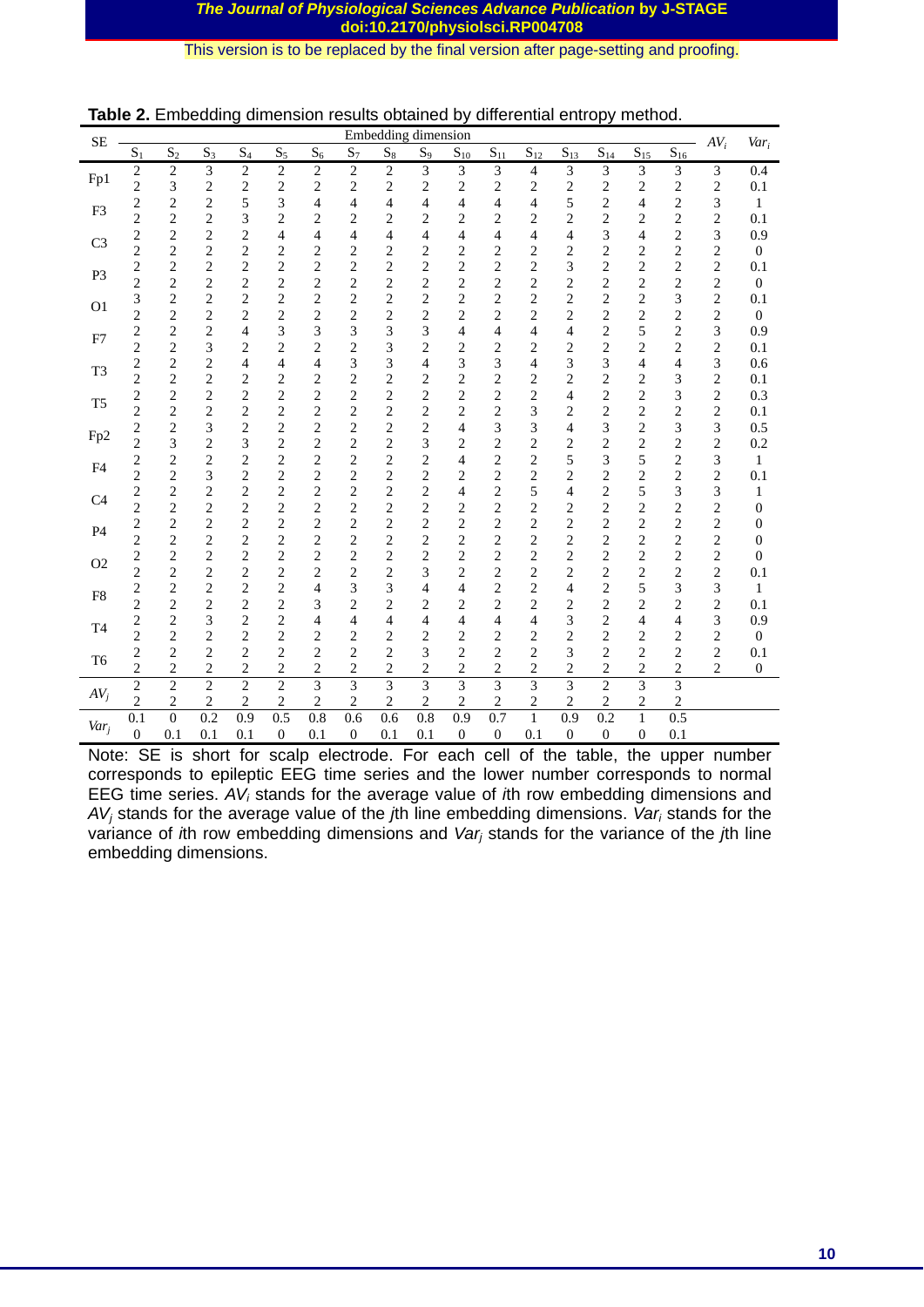

**Fig.1.** EEG signal examples, (**a**) Normal EEG (**b**) Epileptic EEG.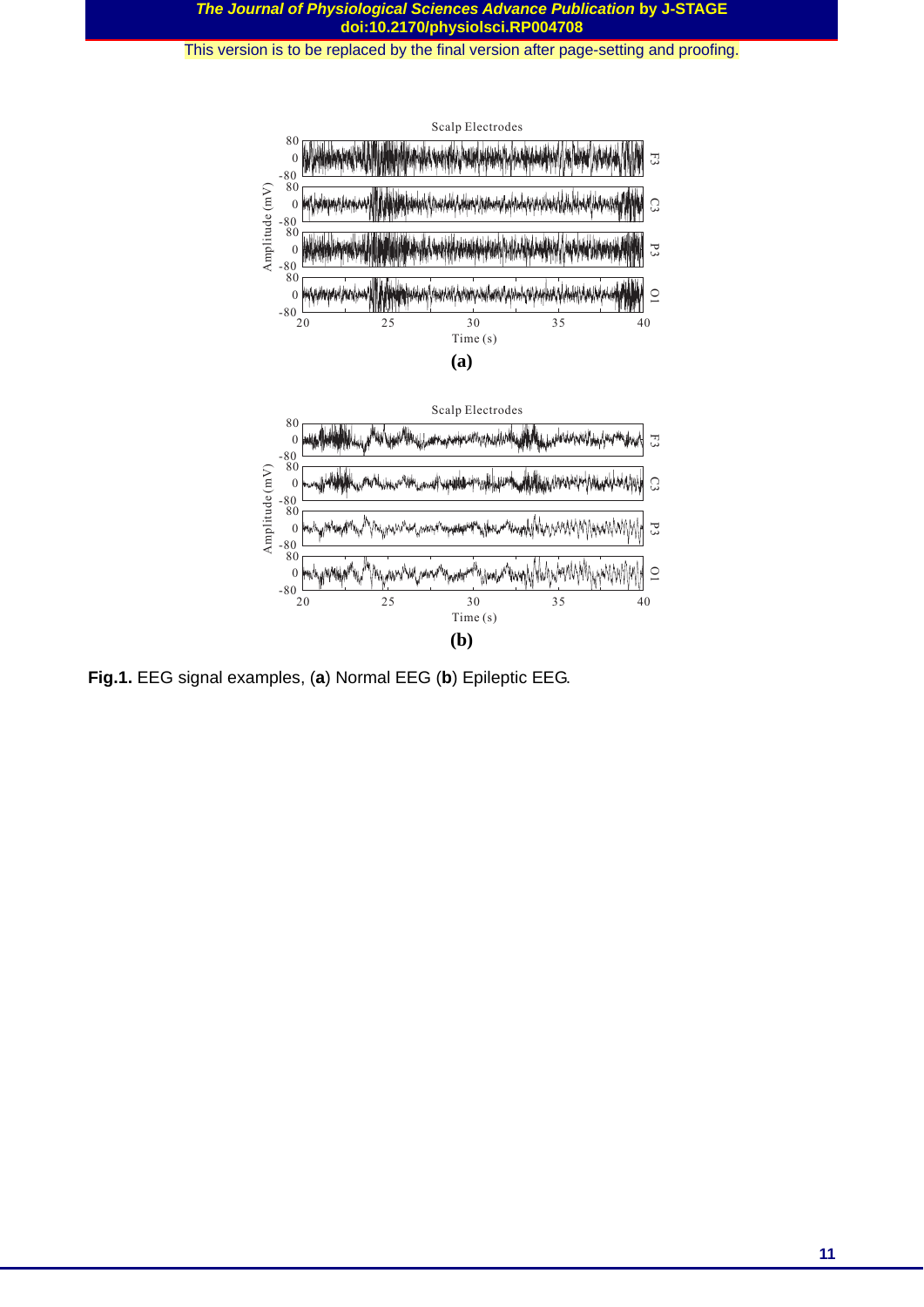This version is to be replaced by the final version after page-setting and proofing.



**12**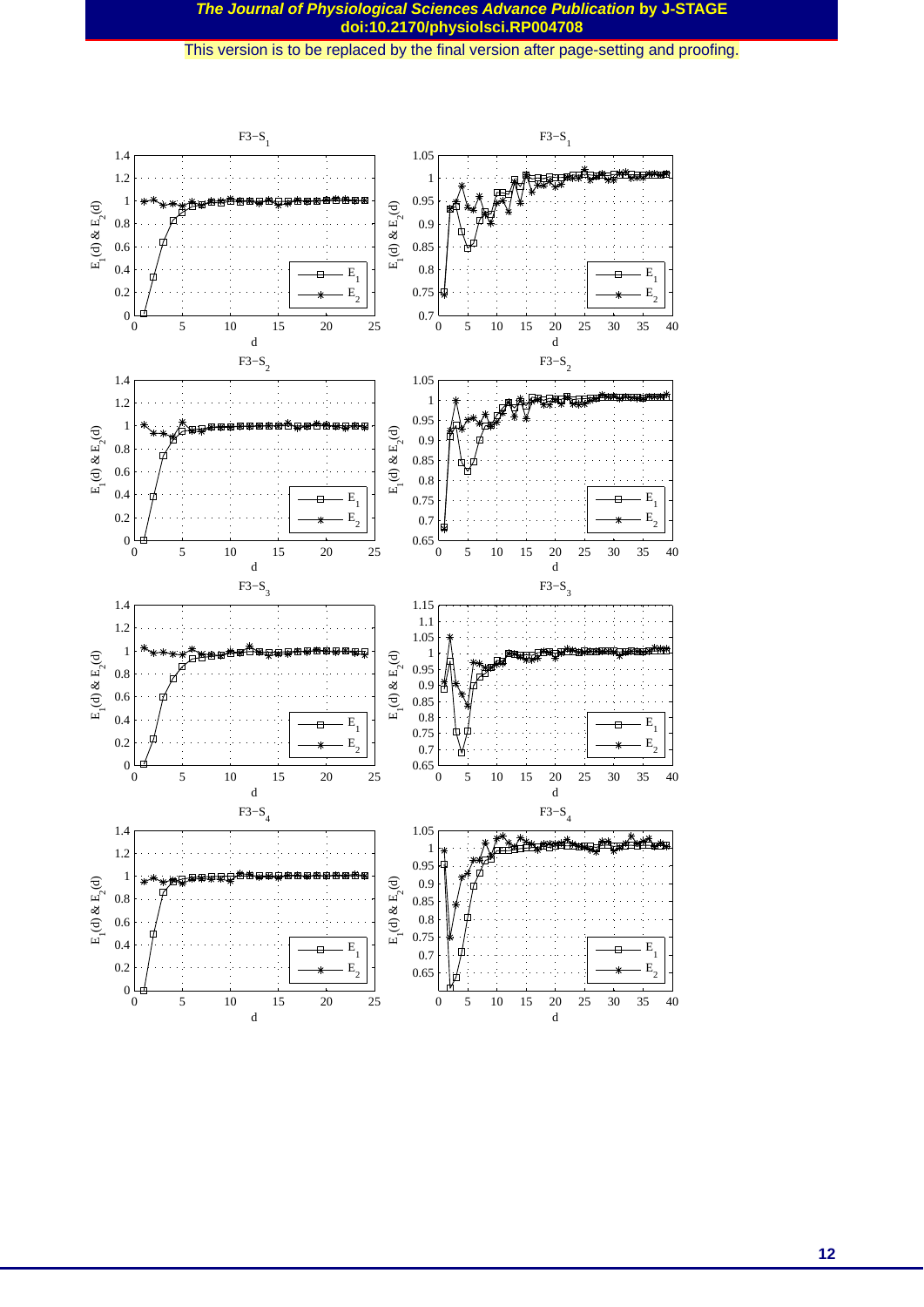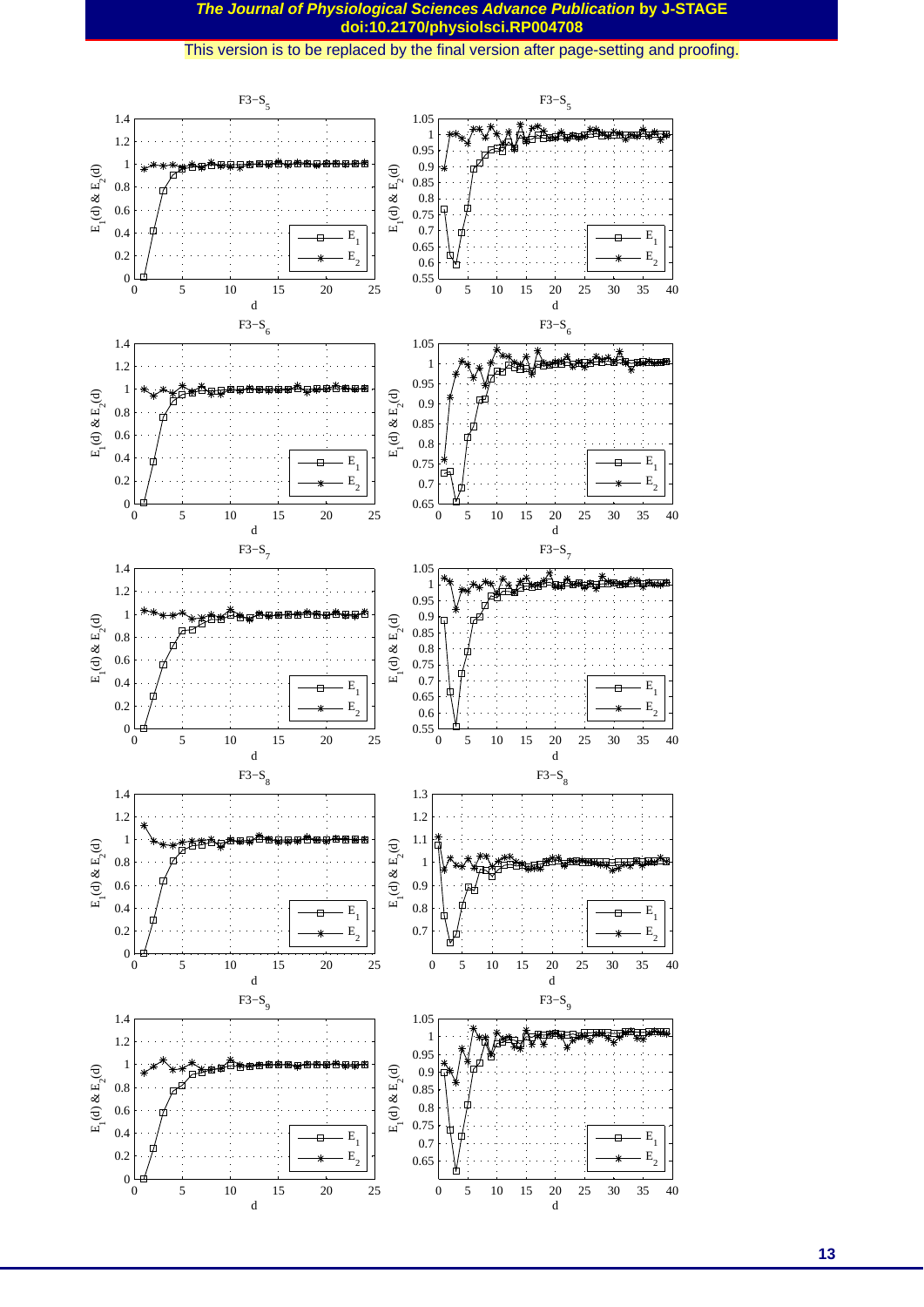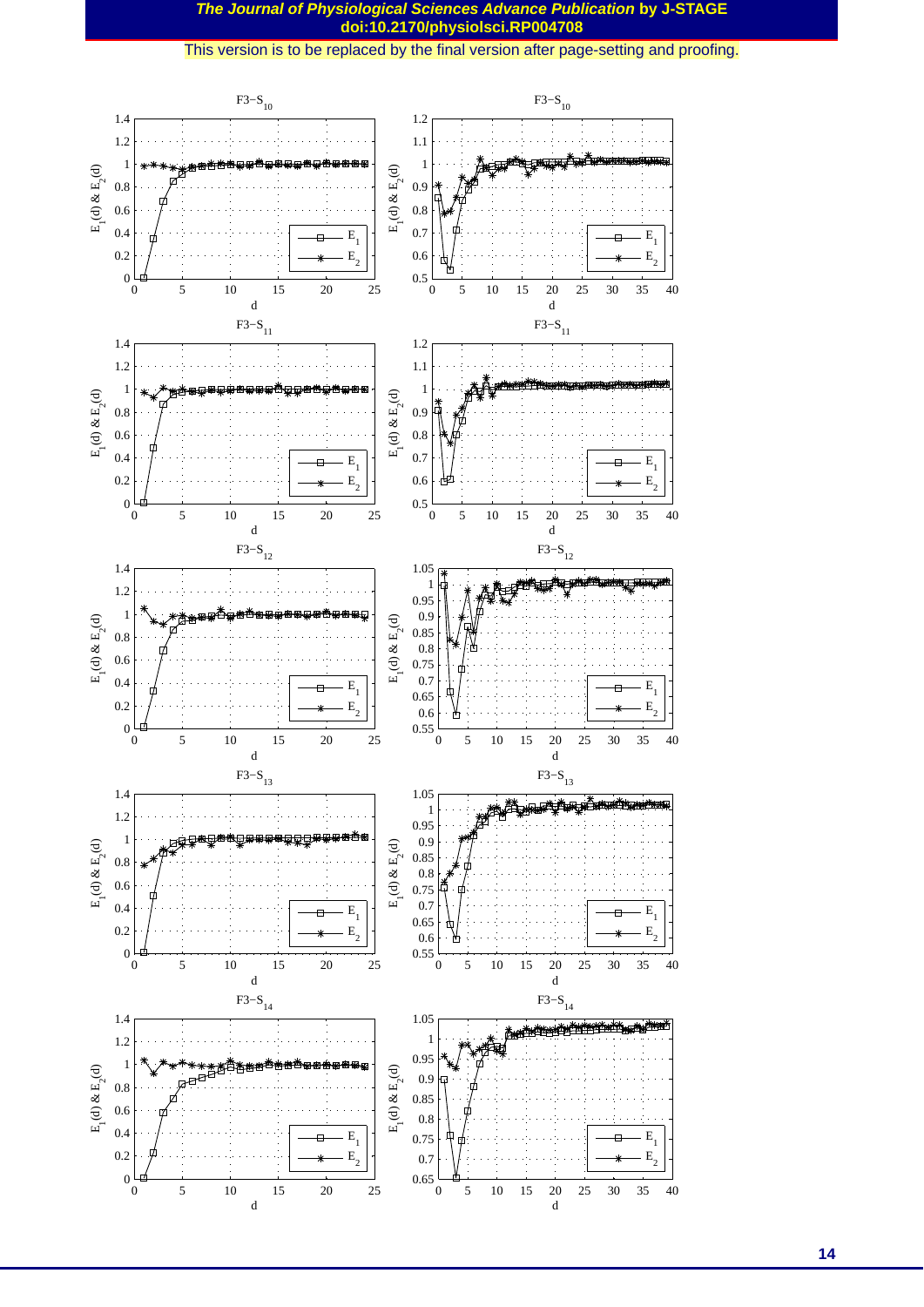*The Journal of Physiological Sciences Advance Publication* **by J-STAGE doi:10.2170/physiolsci.RP004708** 



**Fig. 2.** Embedding dimension results of EEG segments corresponding to scalp electrode F3 by Cao's method, (**a**) Normal EEG (**b**) Epileptic EEG. (Note: the title of each plot F3-Si (I =1,2,3,…,16) means the *i*th EEG segment corresponding to scalp electrode F3.)



The 16 dash curves are plotted by the embedding dimension values of 16-channel epileptic EEG signals. The upper curve marked by black points and the straight line are plotted by  $AV_i$  (shown in Table 1) and *ED* values of epileptic EEG time series.

The 16 dot curves are plotted by the embedding dimension values of 16-channel normal EEG signals. The lower curve marked by black points and the straight line are plotted by  $AV_i$  (shown in Table 1) and *ED* values of normal EEG time series.